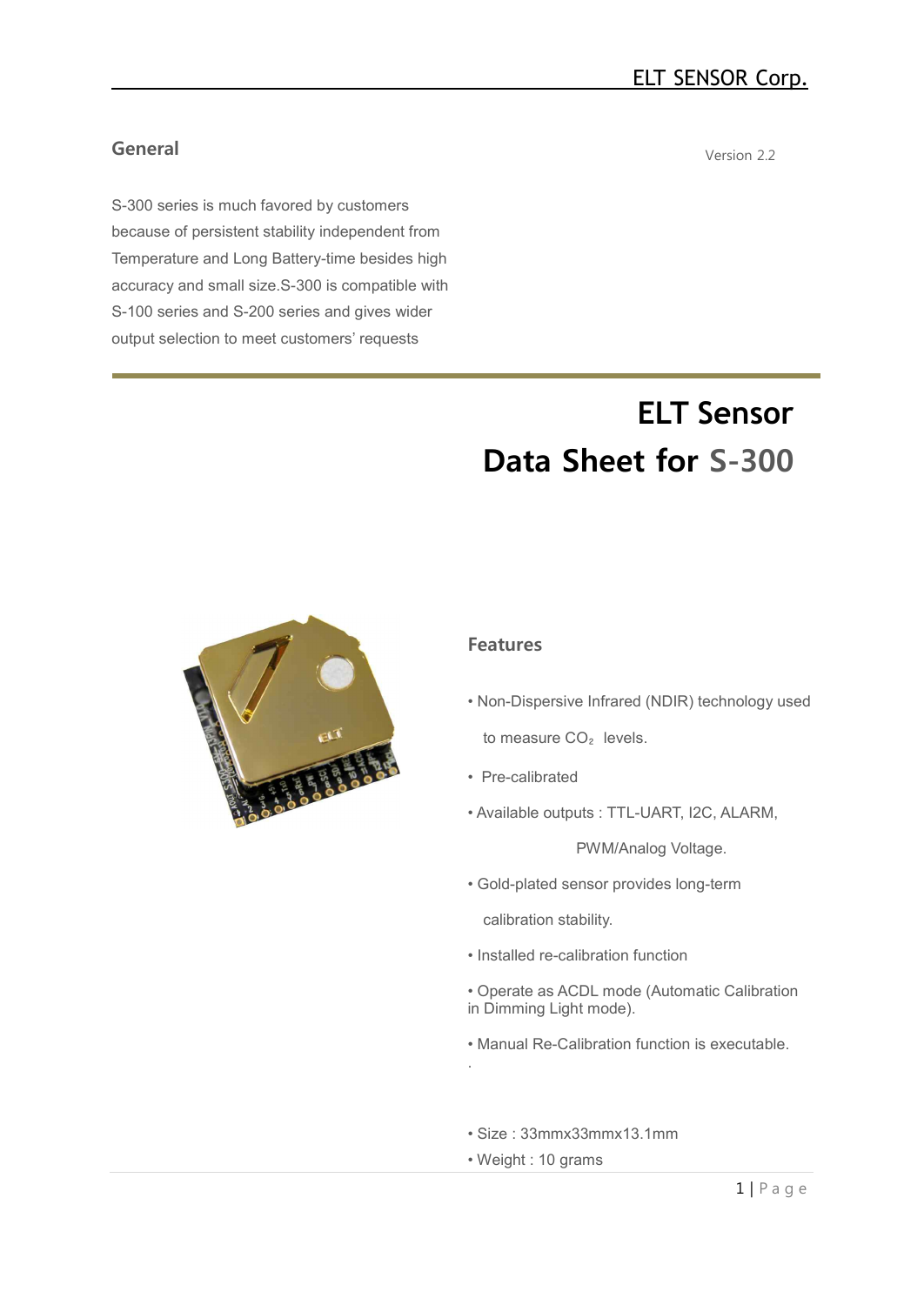# **S-300 Specifications**

### **General Performance**

**Operating Temperature : -**10 ~ 60℃ **Operating Humidity : 0 ~ 95% RH (Non-condensing) Operating Environment :** Residential, Commercial spaces **Storage Temperature :** -30℃ ~70℃

### **CO**₂ **Measurement**

**Sensing Method :** NDIR (Non-dispersive Infrared) **Measurement Range :** 0 to 2,000/3,000/5,000/10,000 ppm (2/3/5 % is optional.) **Accuracy :** ±30ppm ±3% of reading (S-300A : ±20ppm ±3% of reading) **Step Response Time (1/e) :** 60 seconds **Sampling Interval:** 3 seconds **Warming-up Time :** 60 seconds

### **Electrical Data**

**Power Input :**  $5V \pm 5\%$ **Current Consumption :** Normal mode : 25mA, Peak : 350mA, Sleep mode: < 0.5mA

### **Product Derivatives and Relative Functions**

| Products | <b>Option List</b>                                                                                         |
|----------|------------------------------------------------------------------------------------------------------------|
| S-300A   | ACDL software, 10'MCDL, UART, 1st +2 <sup>nd</sup> ALARM, Analog Voltage or PWM, 10pin,                    |
| S-300L   | Low Power, 10' MCDL UART, 1 <sup>st</sup> ALARM, Analog Voltage or PWM, 10pin,                             |
| S-300M   | 10' MCDL, UART, 1 <sup>st</sup> +2 <sup>nd</sup> ALARM, Analog Voltage or PWM, 10pin,                      |
| S-300G   | 99% Humidity for Green House, 10' MCDL, UART, 1st +2 <sup>nd</sup> ALARM, Analog Voltage<br>or PWM, 10pin, |

10 minute MCDL (Manual Calibration in Dimming Light) Function is executable in all S-300 Series. S-300G is for Greenhouse and Stock Raising which need to be resistant to humidity and S-300L is Low Power model, consumes less than 0.5mA in Sleep mode.

S-300A has ACDL (Automatic Calibration in Dimming Light) software in Sensor for Indoor Air-Quality Monitoring which could face ambient status with period. (2day at first, and every week as default).

Technical Datasheet for derivative of S-300 series could be given to you by contacting on Sales Representatives.

# **Pin Map with J11&J12 Connectors**

**UART** (J-12:P1&P2) : 38,400BPS, 8bit, No parity, 1 stop bit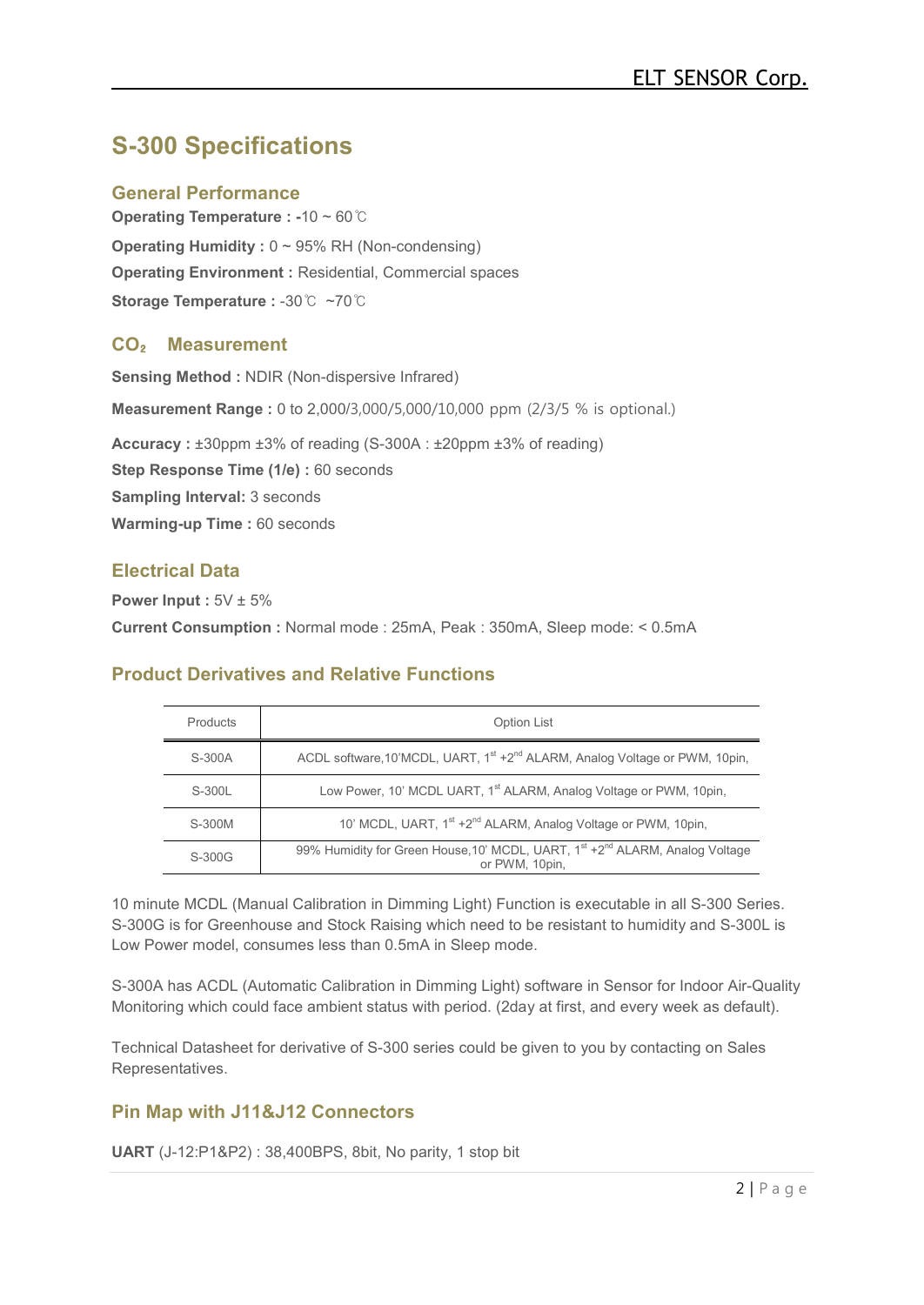**I2C** (J-12:P3&P4) : Slave mode only, Internal pull up resister TTL Level Voltage :  $0 \le V_{\parallel} \le 1.2$ ,  $3.5 \le V_{\parallel} \le 5$ ,  $0 \le V_{\Omega} \le 0.4$ ,  $4.2 \le V_{\Omega} \le 5$  (Volt)

| $J-11$         | <b>Description</b>                                                                                         |  |  |  |  |  |  |
|----------------|------------------------------------------------------------------------------------------------------------|--|--|--|--|--|--|
| 1/3            | +5V VCC                                                                                                    |  |  |  |  |  |  |
| 2/4            | <b>GND</b>                                                                                                 |  |  |  |  |  |  |
|                |                                                                                                            |  |  |  |  |  |  |
| $J-12$         | S-300<br>S-300 (PWM Option)                                                                                |  |  |  |  |  |  |
| 1              | TTL RXD ( $\leftarrow$ CPU of Master Board)                                                                |  |  |  |  |  |  |
| 2              | TTL TXD ( $\rightarrow$ CPU of Master Board)                                                               |  |  |  |  |  |  |
| 3              | <b>I2C SCL</b>                                                                                             |  |  |  |  |  |  |
| $\overline{4}$ | I2C SDA                                                                                                    |  |  |  |  |  |  |
| 5              | <b>GND</b>                                                                                                 |  |  |  |  |  |  |
| 6              | Analog Voltage Output (0.5~4.5V)<br>$2^{ND}$ Alarm (V <sub>5V</sub> /V <sub>0V</sub> TTL Signal Switching) |  |  |  |  |  |  |
| $\overline{7}$ | <b>ACDL(Low Active)</b>                                                                                    |  |  |  |  |  |  |
| 8              | Reserved                                                                                                   |  |  |  |  |  |  |
| $\overline{9}$ | 10 min. Manual Re-Calibration(MCDL)                                                                        |  |  |  |  |  |  |
| 10             | Reset (Low Active)                                                                                         |  |  |  |  |  |  |
|                |                                                                                                            |  |  |  |  |  |  |

#### **Analog Voltage**(J-12:P6) **:** 0.5~4.5V,

In case the PWM option is chosen, Alarm signal comes out instead Analog Voltage.

**PWM** (J-13:P2 is available) :

 $t_H$  = 2 msec (Start) + 1,000 msec x (Measurement<sub>(ppm)</sub> / Range<sub>(ppm)</sub>), T<sub>L</sub>= 2,000 ms - t<sub>H</sub>

**ALARM** (1<sup>st</sup> Alarm : Open Collector type, 2<sup>nd</sup> Alarm : V<sub>5V</sub>/V<sub>0V</sub> TTL Signal Switching )

1,000 ppm ≤ Alarm ON, 800 ppm ≥ Alarm OFF

DK-100 series is available for customer who is willing to use alarm function with different range.

### **Pin Map with J13 Connectors**

| $J-13$         | $S-300$                                                | S-300 (PWM Option)                                                            |
|----------------|--------------------------------------------------------|-------------------------------------------------------------------------------|
| $\mathbf{1}$   | Analog Voltage Output (0.5~4.5V)                       | 2 <sup>ND</sup> Alarm (TTL Signal V <sub>5V</sub> /V <sub>0V</sub> Switching) |
| $\overline{2}$ |                                                        | 1 <sup>st</sup> Alarm (Open Collector)                                        |
| 3              |                                                        | <b>GND</b>                                                                    |
| $\overline{4}$ |                                                        | +5V VCC                                                                       |
| 5              |                                                        | TTL TXD ( $\rightarrow$ CPU of Master Board)                                  |
| 6              |                                                        | TTL RXD ( $\leftarrow$ CPU of Master Board)                                   |
| 7              | $2^{nd}$ Alarm ( $V_{5V}/V_{0V}$ TTL Signal Switching) | PWM Output as O.C Default,                                                    |
| 8              |                                                        | I <sub>2</sub> C SCL                                                          |
| 9              |                                                        | I <sub>2</sub> C SDA                                                          |
| 10             |                                                        | Reset (Low Active)                                                            |
| 11             |                                                        | ACDL (Low Active)                                                             |
| 12             |                                                        | #PSEN                                                                         |
| 13             |                                                        | <b>MCDL</b> function                                                          |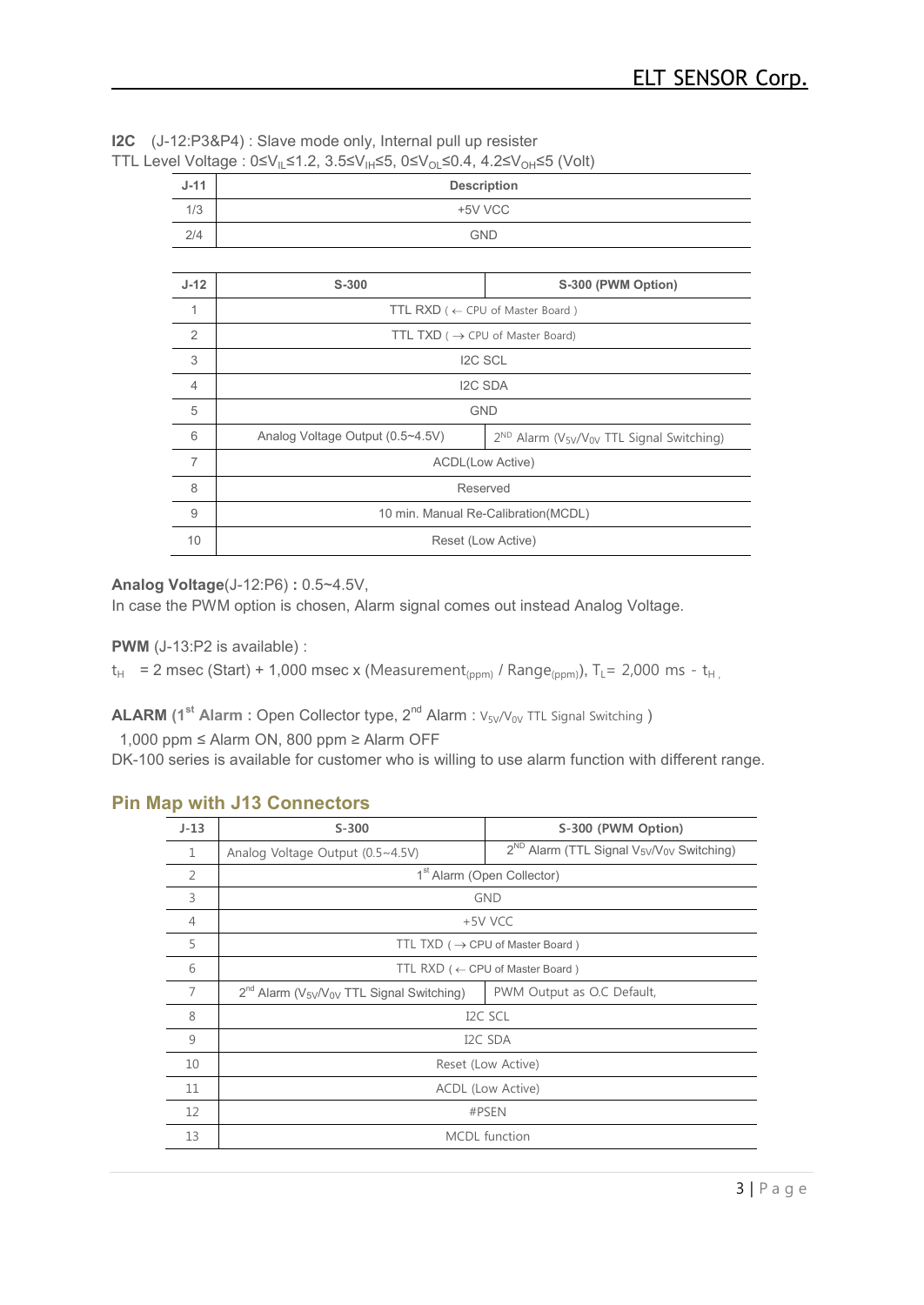

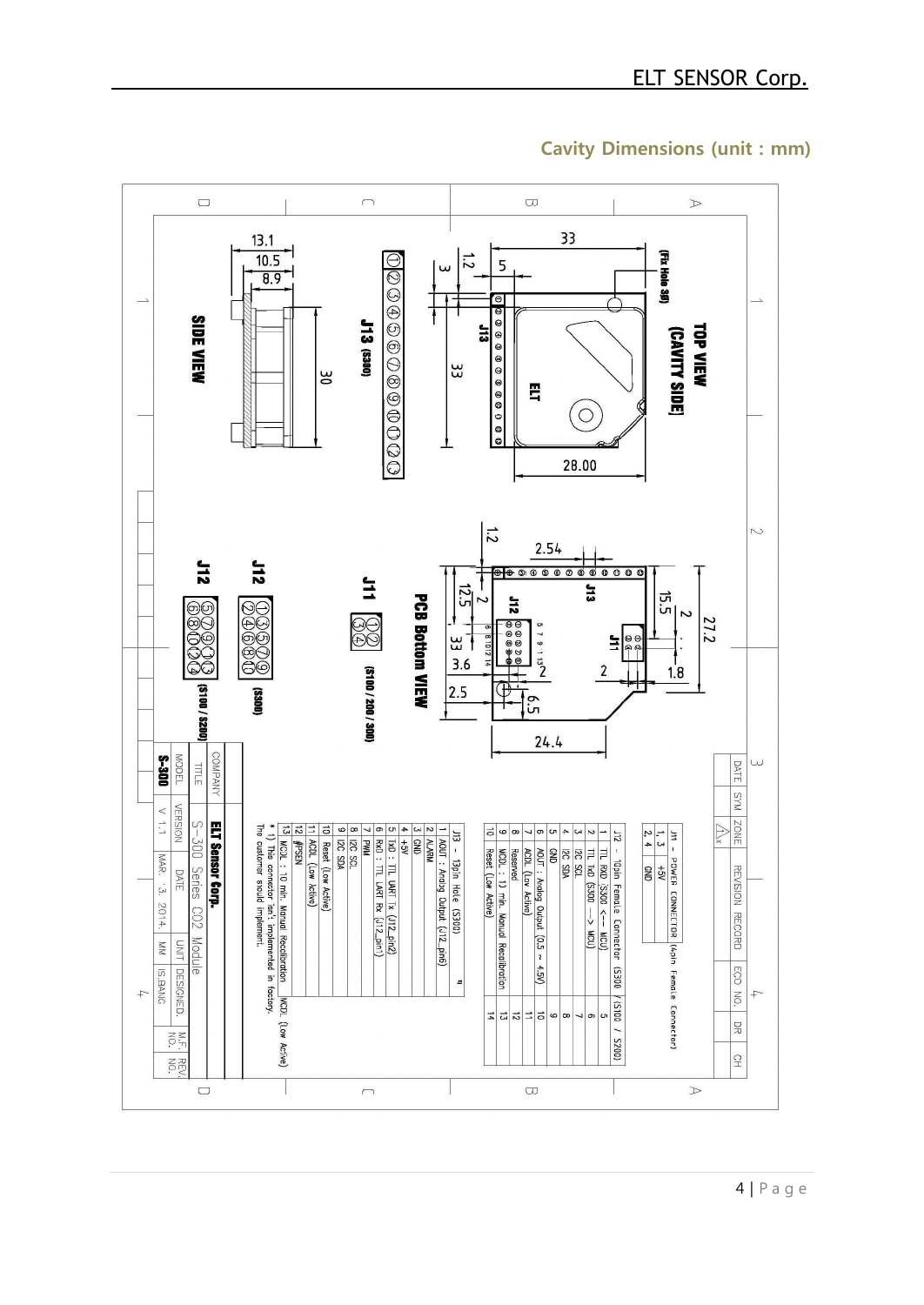# **Output Voltage Descriptions**

# **UART Descriptions**

Data Transmit

Interval : 3 seconds

Handshake protocol : None (Data is transmitted to outer device periodically)

### Data Format

|  |  |  |  | B1 B2 B3 B4 B5 BL 'p' 'p' 'm' CR LF |  |
|--|--|--|--|-------------------------------------|--|

| $B1 \sim B5$ | 5 byte CO2 density string |
|--------------|---------------------------|
| ВI           | Blank: 0x20               |
| 'ppm'        | 'ppm' string              |
| К            | Carriage return : 0x0D    |
| ΙF           | Line feed: $0x0A$         |

EX) In case 1,255 ppm, 0x20 0x31 0x32 0x35 0x35 0x20 0x70 0x70 0x6D 0x0D 0x0A '1,255 ppm  $<$ CR $>$  $<$ LF $>$ '

# **I2C Communication (Only Slave Mode Operation)**

Internal pull up resister

Slave Address: 0x31, Slave Address Byte: Slave Address(0x31) 7 Bit + R/W 1 Bit

| Bit7 |  | Bit6 Bit5 Bit4 Bit3 Bit2 |  | Bit1 | Bit <sub>0</sub> |
|------|--|--------------------------|--|------|------------------|
| U    |  |                          |  |      | R/W              |
|      |  |                          |  |      | Bit              |

 $R/W$  Bit : Read =  $1/W$ rite = 0

When reading the data, Slave Address Byte is 0x63, When writing the data, Slave Address Byte is 0x62.

### **Block Diagram**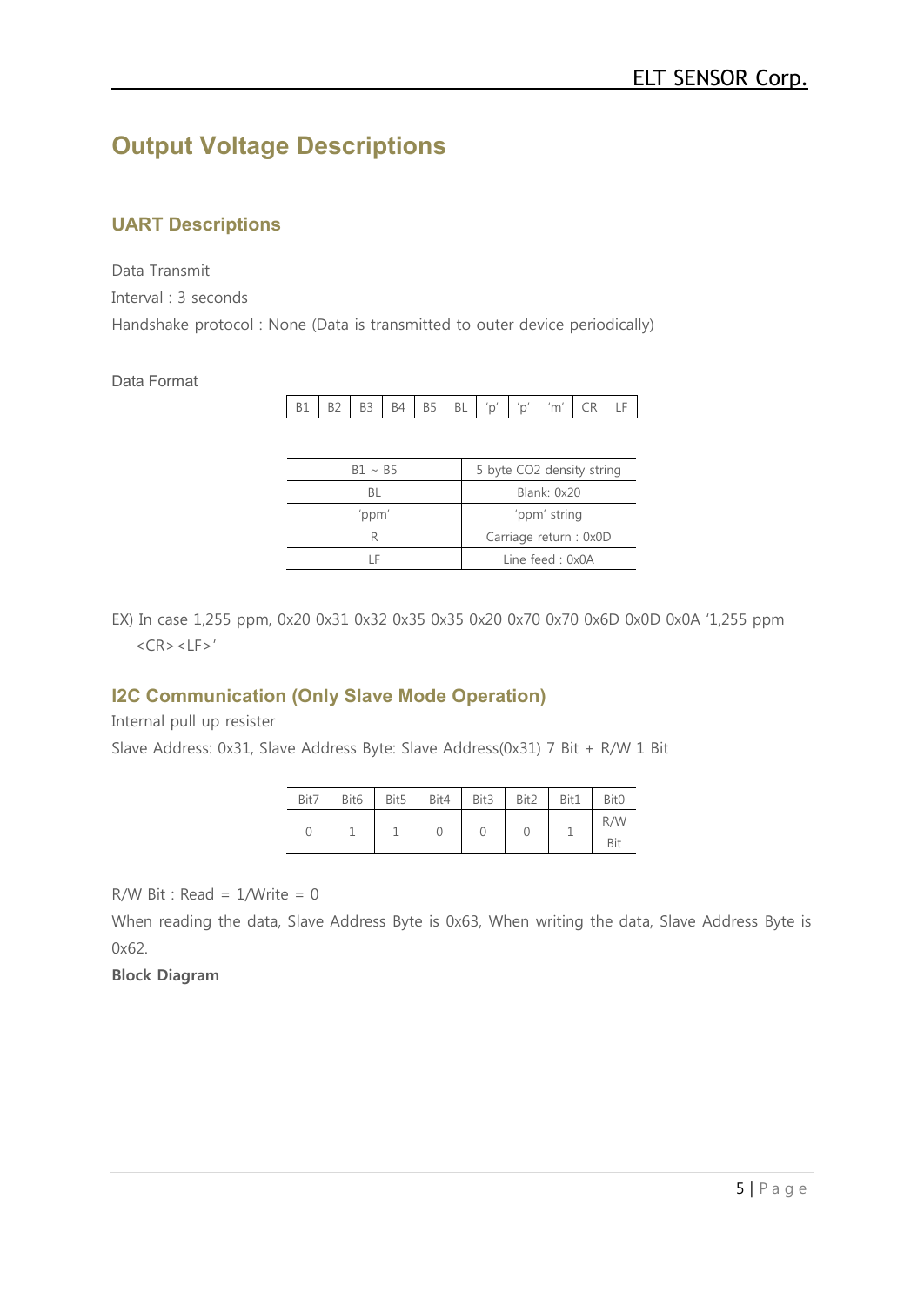

#### **Transmission Sequence in Master**

- 1) I2C Start Condition
- 2) Write Command(Slave Address + R/W Bit(0) = 0x62) Transmission and Check Acknowledge
- 3).Write Command(ASCII 'R' : 0x52) Transmission and Check Acknowledge
- 4) I2C Stop Command
- 5) I2C Start Command
- 6) Read Command(Slave Address + R/W Bit(1) = 0x63) Transmission and Check Acknowledge
- 7) Read 7 Byte Receiving Data from Module and Send Acknowledge

(Delay at least 1ms for reading each byte)



In need of detail protocol specification and time sequence, I2C programming guide is providable by contacting Sales Rep.

# **AVO Description**

\* Measurement(ppm) **:** 0.5~4.5V

Measured Voltage 0.5V~4.5V matches proportionally to 0 ppm up to 2,000/3,000/5,000/10,000 ppm

or 2%/3%/5%. ppm

# **PWM Descriptions**

- \* Measurement<sub>(ppm)</sub> = (t<sub>H</sub>-2msec)/1000msec x Range<sub>(ppm)</sub> t<sub>H</sub> : High Pulse Width)
- \* Range(ppm) : 2,000/3,000/5,000/10,000 ppm (20,000/30,000/50,000/100,000 is optional.)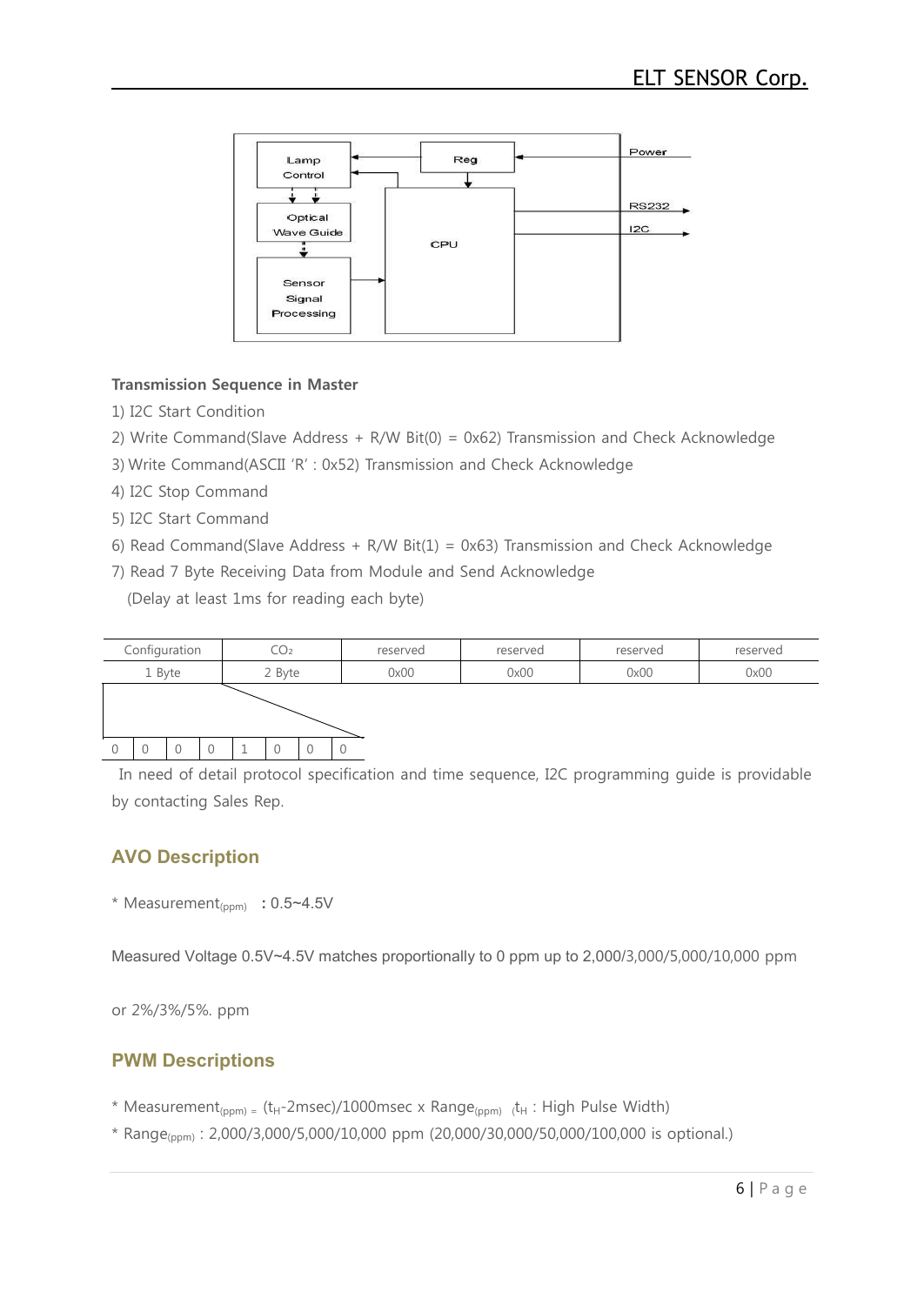

EX)  $t_H$  (High Pulse Width) calculation for 400 ppm in 2,000 ppm Range. \*Measurement<sub>(ppm)</sub> = 400 ppm =  $(t_H-2ms)/2,000msec \times Range_{(ppm)}$ ,<br>\* $t_H$ = 1,000 msec \* (400 ppm / 2,000 ppm) + 2msec = 202msec (cf: T<sub>L</sub> = Period - t<sub>H =</sub> 2,000 ppm – 202 msec = 1,798 msec.)

# **Alarm Descriptions**

1<sup>st</sup> Alarm is Open Collector type which work SPST (Single Pole Single Throw) 1<sup>st</sup> Alarm is 'OFF ' status at first and turn to 'ON' status since CO2 value go beyond 1,000 ppm until it go down to 800 ppm to avoid unwanted rapid switching by hysteresis effect.



1,000 ppm ≤ Alarm ON, 800 ppm ≥ Alarm OFF

2<sup>nd</sup> Alarm use 0V/5V TTL signal Switching instead of SPST (Single Pole Single Throw) method.